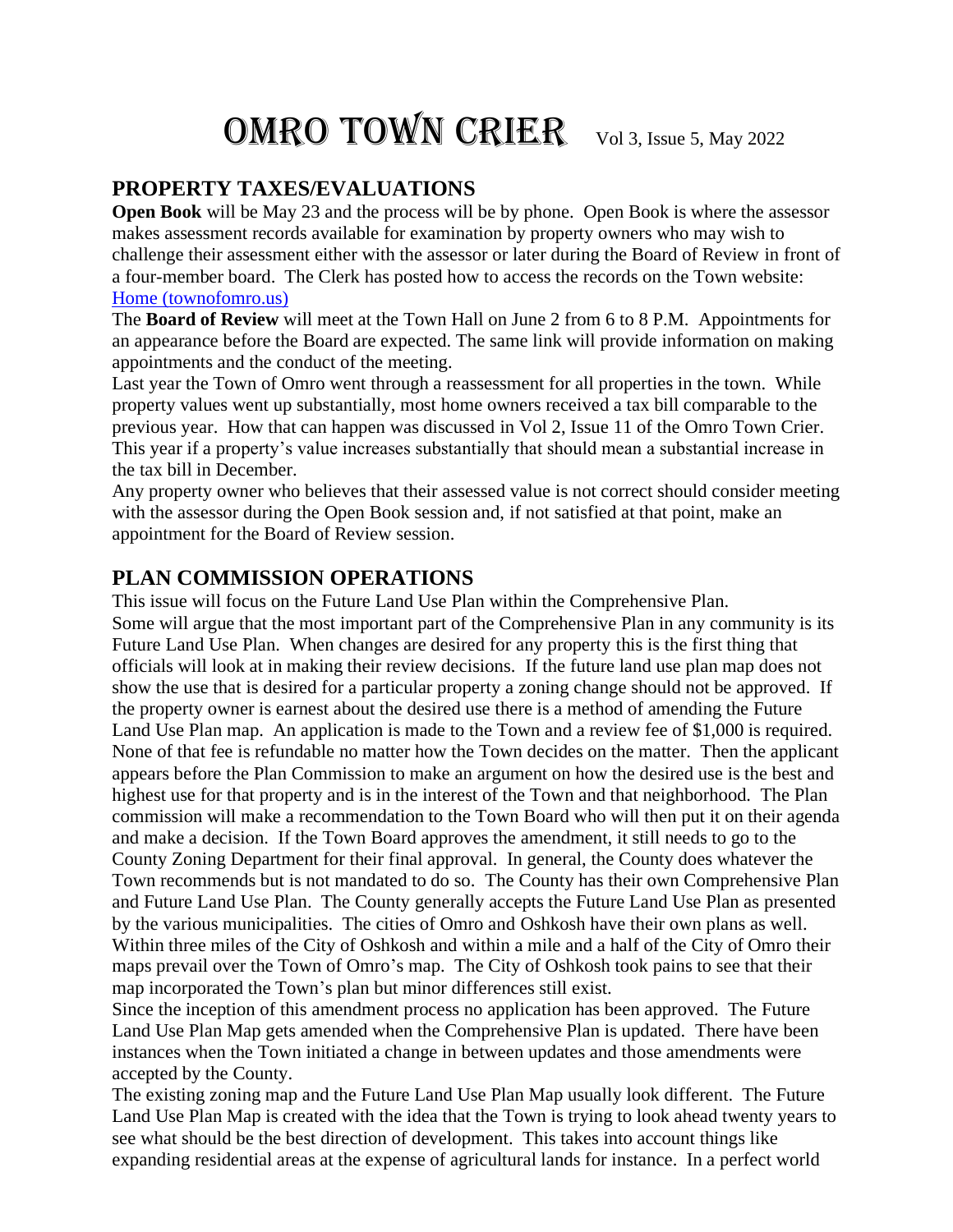the Zoning Map would eventually look like the Future Land Use Plan Map as zoning changes are approved only if they agree with the Future Land Use Plan. In fact, there are properties that will never convert to the planned use and the Comprehensive Plan updates will always keep the Future Land Use Plan Map evolving to more current trends.

This link will take the reader to the existing Comprehensive Plan on the Town's website: [OmroTown Comp Plan amended October 19 2015 REPAIR FORMAT 061416 \(townofomro.us\)](https://www.townofomro.us/uploads/1/3/4/2/13425404/town_of_omro_comprehensive_plan_as_adopted_october_2015.pdf) The discussion of the plan is on pages 4 and 5 and the maps in two different formats are on pages 7 and 8.

## **GARBAGE AND RECYLING SERVICE EXTENDED**

The Town Board has agreed to add garbage and recycling service at the dump to add Thursday nights from 5:00 P.M. to 7:00 P.M. This is on a trial basis and this editor believes the extended service will be effective between Memorial Day and Labor Day. It is a trial to see how much it will be used in addition to the Saturday service and to see if it creates unanticipated problems.

## **MAY 16 TOWN BOARD MEETING**

Before the meeting started there was a public hearing on a proposed regular update to the County Natural Hazards Mitigation Plan. Questions established that this was a plan to help the various municipalities in the County not individual property owners in the case of a natural disaster. The current plan and the proposed changes can be found on the County website with this link: [https://www.co.winnebago.wi.us/sites/default/files/CountyClerk/OtherDocuments/emergency\\_m](https://www.co.winnebago.wi.us/sites/default/files/CountyClerk/OtherDocuments/emergency_management_04.04.2022_hazard_mitigation_plan_packet_0.pdf) [anagement\\_04.04.2022\\_hazard\\_mitigation\\_plan\\_packet\\_0.pdf](https://www.co.winnebago.wi.us/sites/default/files/CountyClerk/OtherDocuments/emergency_management_04.04.2022_hazard_mitigation_plan_packet_0.pdf)

Proposed changes are text in red.

During the regular meeting there were only six people in attendance that were not Town Officials. There were no public comments.

The Board took the following actions:

Approved a Certified Survey Map to change property lines at 3205 County Road FF. Approved a resolution to adopt the Natural Hazards Mitigation Plan.

Initiated legal action to deal with refuse dumped in a yard.

Approved extending dump hours to Thursday evenings between 5 and 7 P.M.

Increased the compensation for Animal Control.

Hired Dave Friess to be the installer for E911 address signs.

Appointed Margaret Krause and Dave Friess as alternates to the Board of Review.

Selected road maintenance projects as a result of the road inspection and pricing submitted by Winnebago County.

Discussed how to update the Town Hall phone system to avoid messages that the voice box was full and to make it easier for residents to make actual contact with Town officials. The item was tabled until the next meeting.

Approved changes to the Town Hall rental agreement.

In reports the Board was appraised of a problem with an open records request where work was done to honor the request but the cost was not covered and records not delivered as yet. The Clerk said that the proposed Code (collection of all Town regulations) should be available to the Town Chair and Clerk soon. The attorney said that progress is being made with properties that needed to be cleaned up.

## **OMRO RUSHFORD VOLUNTEER FIRE DEPARTMENT**

The volunteers are continuing their fund-raising efforts by again hosting the annual street dance on Friday, June 10, 2022 in the City of Omro. Featured entertainers would be The 308's & Hannah Rose.